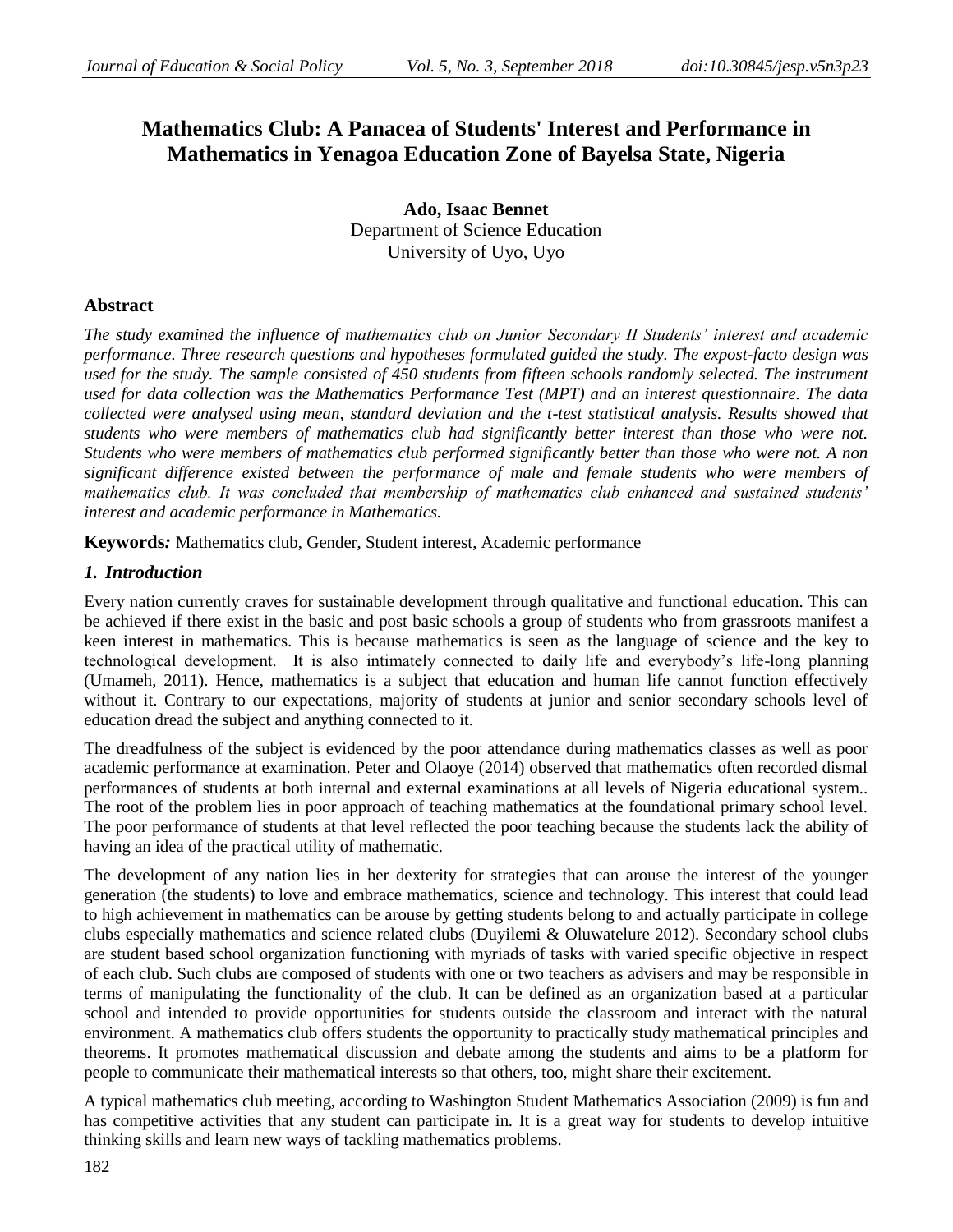Students will not only learn new ways, but will apply their previous knowledge from school to solve challenging problems. Furthermore, they will learn to view mathematics not as a set of rules or guidelines, but as an art. Mathematics is a subject full of creativity and opportunity that many students enjoy. Besides the academic benefits, mathematics club is also a great way to meet new people and develop teamwork skills.

Mathematics club activities, according to Awortwi (2007), should last for about 45 minutes, during which members could complete a challenge, a plan, a mathematical project or receive a lecture from a professional. However, there are occasions that may require the students to meet after school hours for about one and half hour. Other activities that members could engage in during mathematics clubs include organizing mathematical competitions, organizing recreational activities in mathematics, preparing mathematical aids and illustrations, organizing mathematical exhibitions or fairs, mathematical articles for the school magazine, organizing seminars and career courses relating to Mathematics (Naidu, 2013).

The activities of mathematics club could help students develop interest, attitude of hard work and love for mathematics; as the saying goes: Success comes through talent, hard work and what one does, passionately. This is why Nwankwo and Okoye (2015) opined that the importance of clubs and societies in arousing and reawakening the interest of students in the study of the basic core subjects such as mathematics, practical oriented science and vocational subjects cannot be overemphasized. College clubs when functional in schools can motivate students in developing their interest in school and could make choice for science, mathematics and related subjects. Clubs, through interactions, can provide opportunities for students to share knowledge and experiences, discuss problems, go on excursions, and take part in exhibitions and quiz competitions. This fact has been tightly stressed by Awortwi (2007), when he said that reactivating science and mathematics clubs will aid the teaching and learning of mathematics, physics, chemistry, biology and science in general as well as remove the phobia students attach to sciences and mathematics.

The state of the world today is the emphasis of technological and scientific development. Mathematics could provide an opportunity for students to try their hands on activities that could aid outside their mathematics classes, thus bridging the gap between theory and practice. This could lead students to appreciate the impact of technological and scientific development to the overall development of a nation and citizens. By participation in the club activities due to its practical nature engenders effective learning, thereby resulting in better performances and interest of students.

Central to any successful endeavour in life is ones interest. According to Imoko and Agwagah (2006), interest is a subjective feeling of concentration of persisting tendency to pay attention and enjoy some activities or contents. A learner therefore, learns better if interest is sustained. He/she develops a type of consciousness which accompanies and stimulates attention and causes it to be focused on object, event or process of interest for improved academic achievement (Okigbo and Okeke, 2011). The activities of the club can equally develop the interest of both male and female students. This is because the activities of club are not gender sensitive. It gives both male and female students the opportunity to develop their mathematical ability. Hence, the study, influence of mathematics club on Junior Secondary Mathematics Students' Interest and Academic Performance in Yenagoa Educational Zone of Bayelsa State, Nigeria.

#### **1.1 Statement of the Problem**

Students' lack of interest in mathematics has been identified as one of the major problem leading to the poor performance in external examination and even in the school internal examination. Students find it difficult to make meaning in the learning of mathematics which they see as abstract, difficult and uninteresting to crack. The persistent poor performances in mathematics in Junior Secondary Certificate Examination (JSCE) by junior secondary school students have been of concern among mathematics teachers, school administrators, parents and the general public because science , mathematics and technology are the wheels of a progressive society. It is perceived that one of the ways for any nation to attain some measures of sustainable development is to craft strategies to assure the interest of the students to live thereby enhancing their performances. The necessity therefore arises to ask the question "does mathematics club enhance students' interest and performance?"

#### **1.2 Purpose of the Study**

The purpose of this study is aimed at investigating the influence of mathematics club on students' interest and academic performance in mathematics. Specifically, the study is designed to:

1) Assess the influence of membership in mathematics club on students' interest in Mathematics.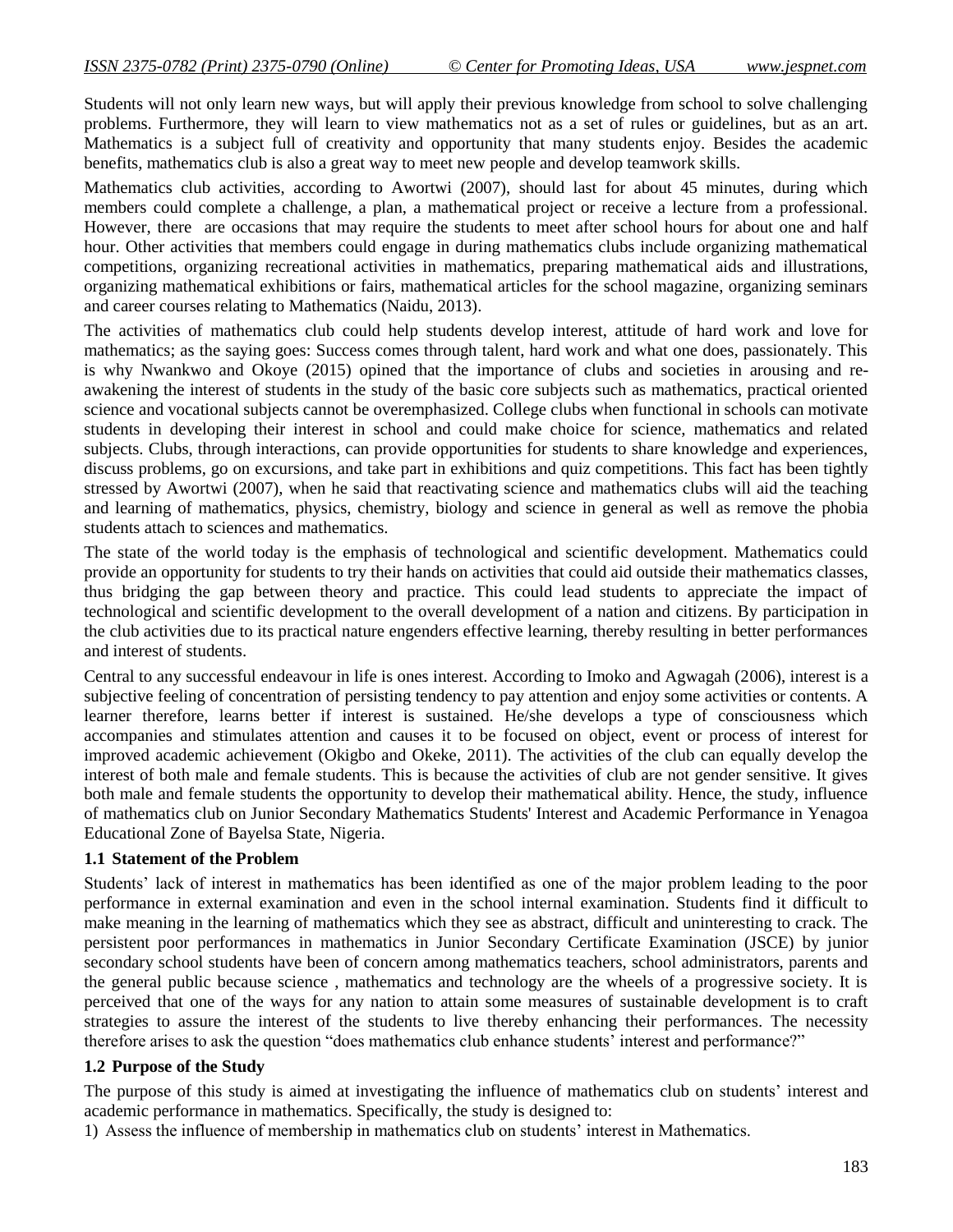2) Examine the influence of membership in mathematics club on students' academic performance in mathematics.

3) Determine the performance of male and female students in mathematics club.

# **1.3 Research Questions**

On completion of this study, this research will provide answer to the following questions:-

1) What is the influence of membership in mathematics club on students' interest in Mathematics?

2) What influence does membership of mathematics club have on students' academic performance in Mathematics?

3) What difference exist between the academic performance of male and female students in mathematics club?

# **1.4 Research Hypotheses**

The following research hypotheses were formulated to guide this study:

1) Membership in mathematics club does not significantly influence students' interest in Mathematics.

2) Membership in mathematics club does not significantly influence students' academic performance in Mathematics.

3) There is no significant difference between the academic performance of male and female students in mathematics club.

# *2. Research Method*

This study adopted the ex-post facto design. This design permits the investigation of possible cause-and-effect relationship between dependent and independent variables. The design is where the researcher has no direct control over the independent variable(s). This design is used because the researcher had no control over the selection of members of the mathematics club.

# **2.1 Population of Study**

The population of this study consisted of all thirty three Public Junior Secondary School Two (JSS 2) Mathematics students in Yenagoa Education Zone, Bayelsa State for the 2016/2017 session and the population was 3123 students.

# **Sample and Sampling Technique**

The sample used for the study consisted of 450 Junior Secondary School Two (JSS 2) students from fifteen public schools. The random sampling technique was used to select fifteen schools from the thirty three schools. This arrived at six schools having mathematics club and nine not having. Thirty students were randomly selected from each school giving the sample size of the study.

# **2.2 Research Instrument**

The instruments used for obtaining data were researcher developed Mathematics Performance Test (MPT) and Mathematics Interest Questionnaire (MIQ). The MPT comprised of two sections: Section A and Section B. Section A contained the personal information of the student and a column to indicate whether the student was a member of mathematics club while section B consisted of forty multiple choice questions in mathematics lettered A – D. Any correct option was scored 1 mark while a wrong option was scored 0 mark. The MIQ comprised of two sections. Section A contained the personal information of the student a column to indicate whether the student was a member of mathematics while section B contained twenty (20) structured items on a rating scale of Strongly Agree (SA)-4, Agree (A)-3, Disagree (D)-2 and Strongly Disagree (SD)-1. The MIQ was to determine the interest of the student in mathematics.

# **2.3 Validity and Reliability of the Instrument**

The instruments used were validated by an expert in measurement and evaluation from the University of Uyo, a mathematics educator and a teacher in the secondary school. Their corrections and comments were taken into consideration in the final completion of the instruments. The reliability of the instruments were obtained by administering them once to twenty (20) Junior Secondary School Two (JSS 2) students who were from the population but did not take part in the study. The data obtained from MPT were analyzed using Kuder Richardson formula-20 and a reliability co-efficient of 0.76 was obtained. The data obtained from MIQ were analyzed using Cronbach Alpha and a reliability co-efficient of 0.82 was obtained.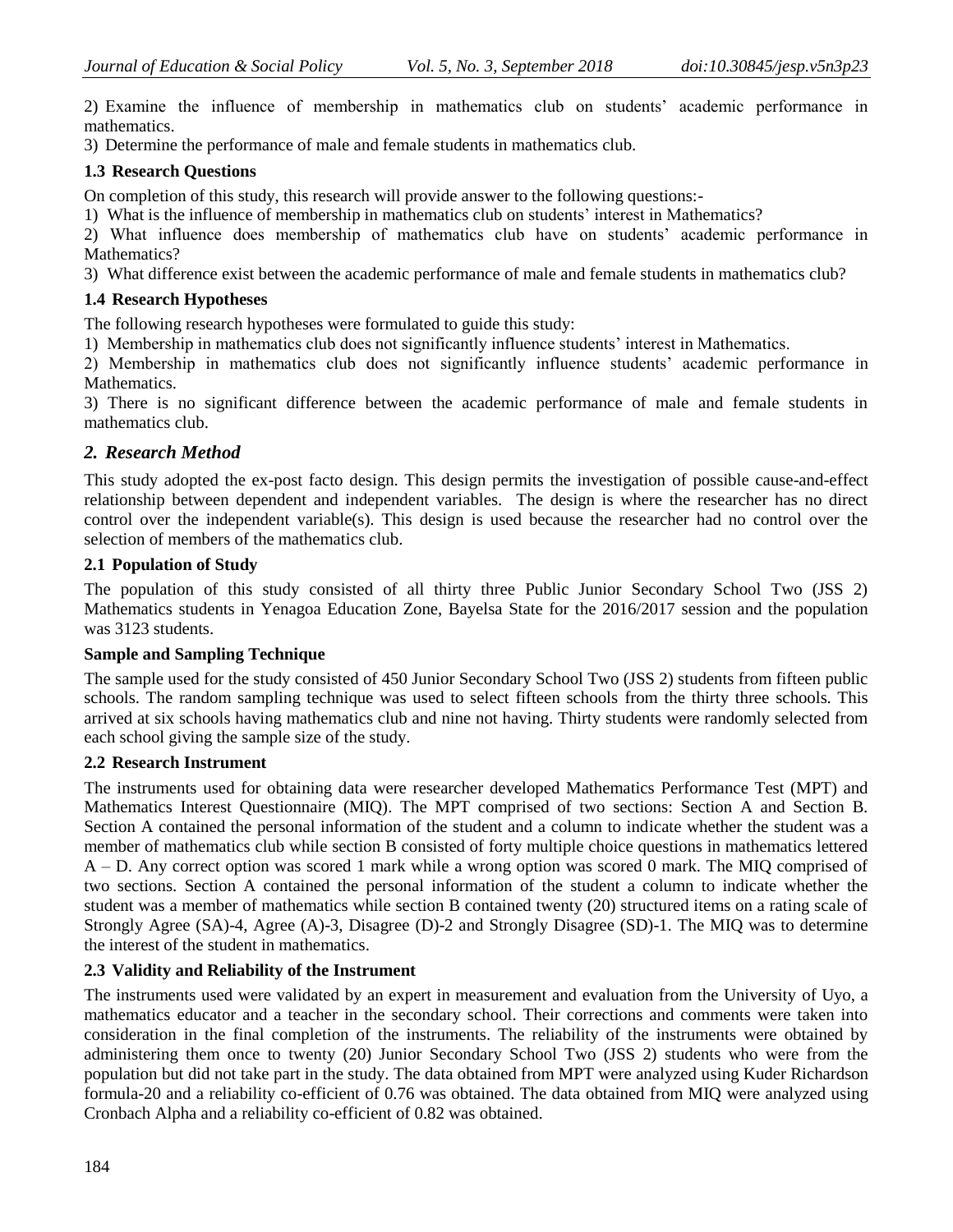# **2.4 Research Procedure**

The researcher visited the schools in the area that were selected for the study. The researcher administered the questionnaire and the test to the students in the schools after dully obtaining permission from the principals. The administration was done with the aid of the subject teachers. The questionnaires were responded to and the test was also taken by the students. The test was timed while the questionnaire was not. The scripts were collected and graded. The data collected were analysed.

# **2.5 Method of Data Analysis**

The data were analysed using mean, standard deviation and independent t-test at .05 level of significance.

# *3. Results*

#### **3.1 Research Question One**

What is the influence of membership in mathematics club on students' interest in Mathematics?

#### **Table 1: Mean and Standard Deviation of Students' Interest Based on Membership of Mathematics Clubs**

| <b>Mathematics Club</b> |     | . .             | بالان         |
|-------------------------|-----|-----------------|---------------|
| Members                 | 180 | 45.58           | 0.01          |
| Non-members             | 270 | $\sim$<br>ł2.70 | $\Omega$<br>╯ |

Foot Note: Data collected during the research

As shown in table 1, the mean interest of members of mathematics club is 45.58 while that of non-members is 55.38. This indicated that members of mathematics club had more interest in mathematics than the non-members. Table 1 also showed that the standard deviation of students who are members of mathematics is 6.81 while that of those who are non members of mathematics club is 6.92. The standard deviations of the two groups showed that the scattering of interest points were higher for non members of mathematics club. This indicates that a greater part of the students who were non members of mathematics club could not benefit from the teaching of mathematics when compared to those who were members. The standard deviations also confirm that the mean interest of members of mathematics club is greater than that of non-members.

# **3.2 Research Question Two**

What influence does membership of mathematics club have on students' academic performance in Mathematics?

# **Table 2: Mean and Standard Deviation of Students' Academic Performance Based on Membership of Mathematics Clubs**

| <b>Mathematics Club</b> |              |       | SC                     |  |  |  |
|-------------------------|--------------|-------|------------------------|--|--|--|
| <b>Members</b>          | .80          | 25.70 | 6.99                   |  |  |  |
| Non-members             | าาเ<br>4 I V | رے    | $\cap \subset$<br>ل∠.ه |  |  |  |

As shown in table 2, the mean performance of members of mathematics club is 25.70 while that of non-members is 23.11. This indicated that members of mathematics club performed better in mathematics than non-members. Table 2 also showed that the standard deviation of students who are members of mathematics is 6.99 while that of those who are non members of mathematics club is 8.25. The standard deviations of the two groups showed that the scattering of scores were higher for non members of mathematics club. This indicates that a greater part of the students who were non members of mathematics club could not benefit from the teaching of mathematics when compared to those who were members. The standard deviations also confirm that the mean score of members of mathematics club is greater than that of non-members.

#### **3.3Research Question Three**

What difference exists between the academic performance of male and female students in mathematics club?

# **Table 3: Mean and Standard Deviation of Members of Mathematics Club Performance Based on Gender**

| Gender   |          | . .                                                   |                    |  |
|----------|----------|-------------------------------------------------------|--------------------|--|
| Male<br> | ΩΩ<br>∽  | $\sim$ $-$<br>$\sim$<br>$\omega$ .v                   | 6.69               |  |
|          | ΩΩ<br>oo | $\overline{\phantom{a}}$<br>$\sim$ $\sim$<br><u>.</u> | $\sim$ $\sim$<br>. |  |

As shown in table 3, the mean performance of male members of mathematics club is 25.63 while that of female members is 25.77. This indicated that female members of mathematics club performed better than male members. Table 3 also showed that the standard deviation of male students who are members of mathematics is 6.69 while that of their female counterparts is 7.33.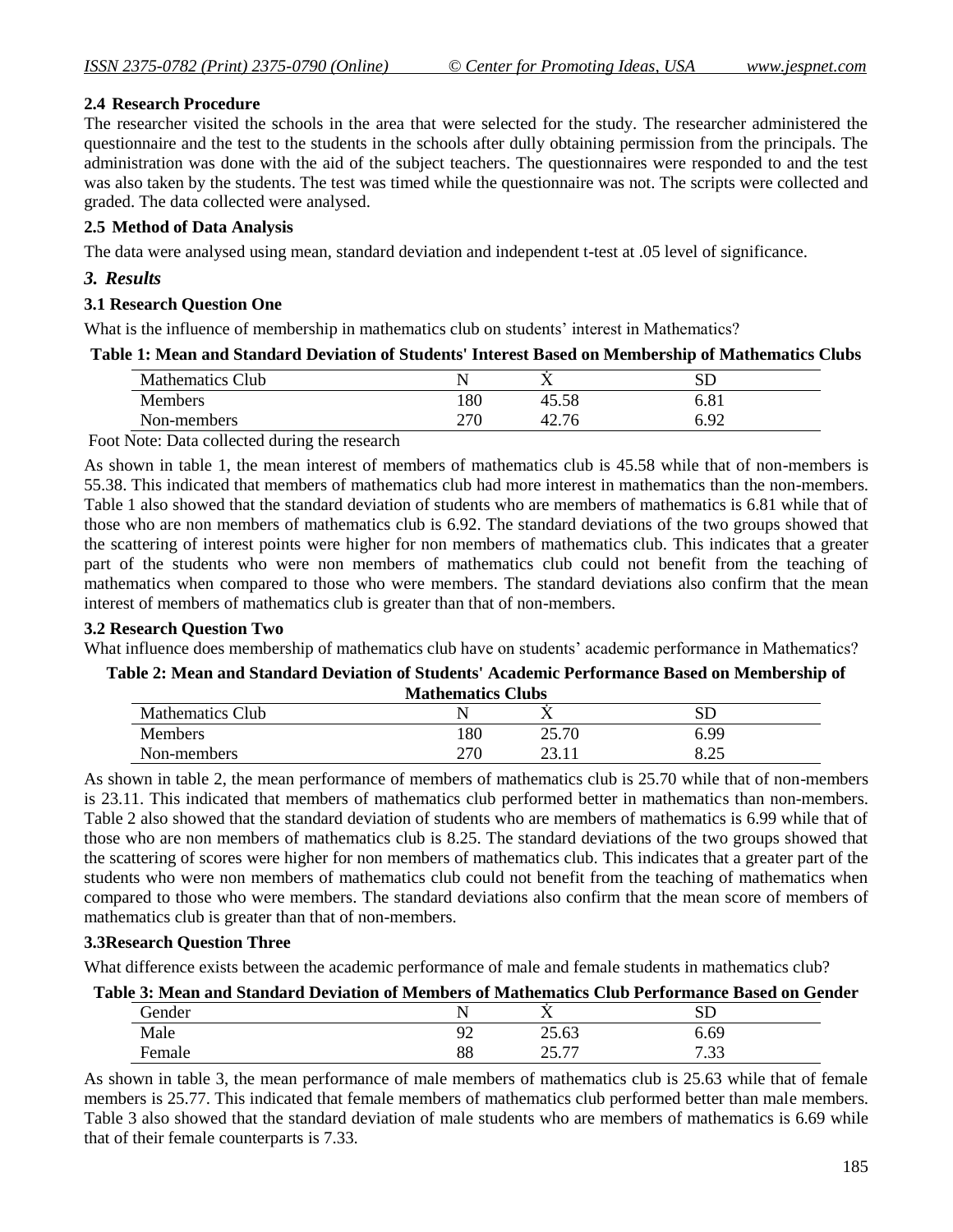The standard deviations of the two groups showed that the scattering of scores were higher for female students who were members of mathematics club. This indicates that a greater part of the male students who were members of mathematics club benefited more from the teaching of mathematics when compared to their male counterparts.

#### **4. Hypotheses Testing**

The hypotheses were tested using t-test analysis.

# **4.1Hypothesis One**

Membership in mathematics club does not significantly influence students' interest in Mathematics.

# **Table 4Independent t-test Analysis of Students' Interest Based on Membership of Mathematics Clubs**

| <b>Mathematics Club</b>                         |     |       | SD   | df  | $t_{\text{cal}}$ | Sign at<br>P < 0.05 |
|-------------------------------------------------|-----|-------|------|-----|------------------|---------------------|
| <b>Members</b>                                  | 180 | 45.58 | 6.81 | 448 | $4.27*$          | .000                |
| Non-members                                     | 270 | 42.76 | 6.92 |     |                  |                     |
| $*$ = Significance at .05 level of significance |     |       |      |     |                  |                     |

As presented in table 4, the calculated P-value (.000) is less than the alpha level (.05). Therefore. the null hypothesis is rejected. This indicated that membership in mathematics club significantly influence students' interest in Mathematics.

#### **4.2 Hypothesis Two**

Membership in mathematics club does not significantly influence students' academic performance in Mathematics.

#### **Table 5Independent t-test Analysis of Students' Academic Performance Based on Membership of Mathematics Club**

| waatheman Crap          |     |       |           |     |         |                 |  |
|-------------------------|-----|-------|-----------|-----|---------|-----------------|--|
| <b>Mathematics Club</b> | N   |       | SD<br>راد | df  | $t$ cal | Sign at $P<.05$ |  |
| <b>Members</b>          | 80  | 25.70 | 6.99      |     |         |                 |  |
|                         |     |       |           | 448 | $3.47*$ | .001            |  |
| Non-members             | 270 |       | 8.25      |     |         |                 |  |
| .                       |     |       |           |     |         |                 |  |

 $*$  = Significance at .05 level of significance

As presented in table 5, the calculated P-value (.001) is less than the alpha level (.05). Therefore, the null hypothesis is rejected. This implies that membership in mathematics club significantly influence students' academic performance in Mathematics.

#### **4.3Hypothesis Three**

There is no significant difference between the performance of male and female students in mathematics club.

| Table 6Independent t-test Analysis of Members of Mathematics Club Performance Based on Gender |    |       |      |     |           |            |
|-----------------------------------------------------------------------------------------------|----|-------|------|-----|-----------|------------|
| Gender                                                                                        |    |       |      | df  | $t_{cal}$ | Sign<br>at |
|                                                                                               |    |       |      |     |           | P < 0.05   |
| Male                                                                                          | 92 | 25.63 | 6.69 |     |           |            |
|                                                                                               |    |       |      | 178 | 0.14      | .892       |
| Female                                                                                        | 88 | 25.77 | 7 33 |     |           |            |

 $* =$  Significance at .05 level of significance

As presented in table 6, the calculated P-value (.892) is greater than the alpha level (.05). Therefore, the null hypothesis is retained. This implies that there exists no significant difference between the academic performance of male and female students in mathematics club.

# *5. Discussion of Results*

The findings from the result on membership in mathematics club influencing students' interest in Mathematics showed a significant influence of students' membership on their interest. The findings also showed that students' who were members of mathematics club had more interest than those who were not.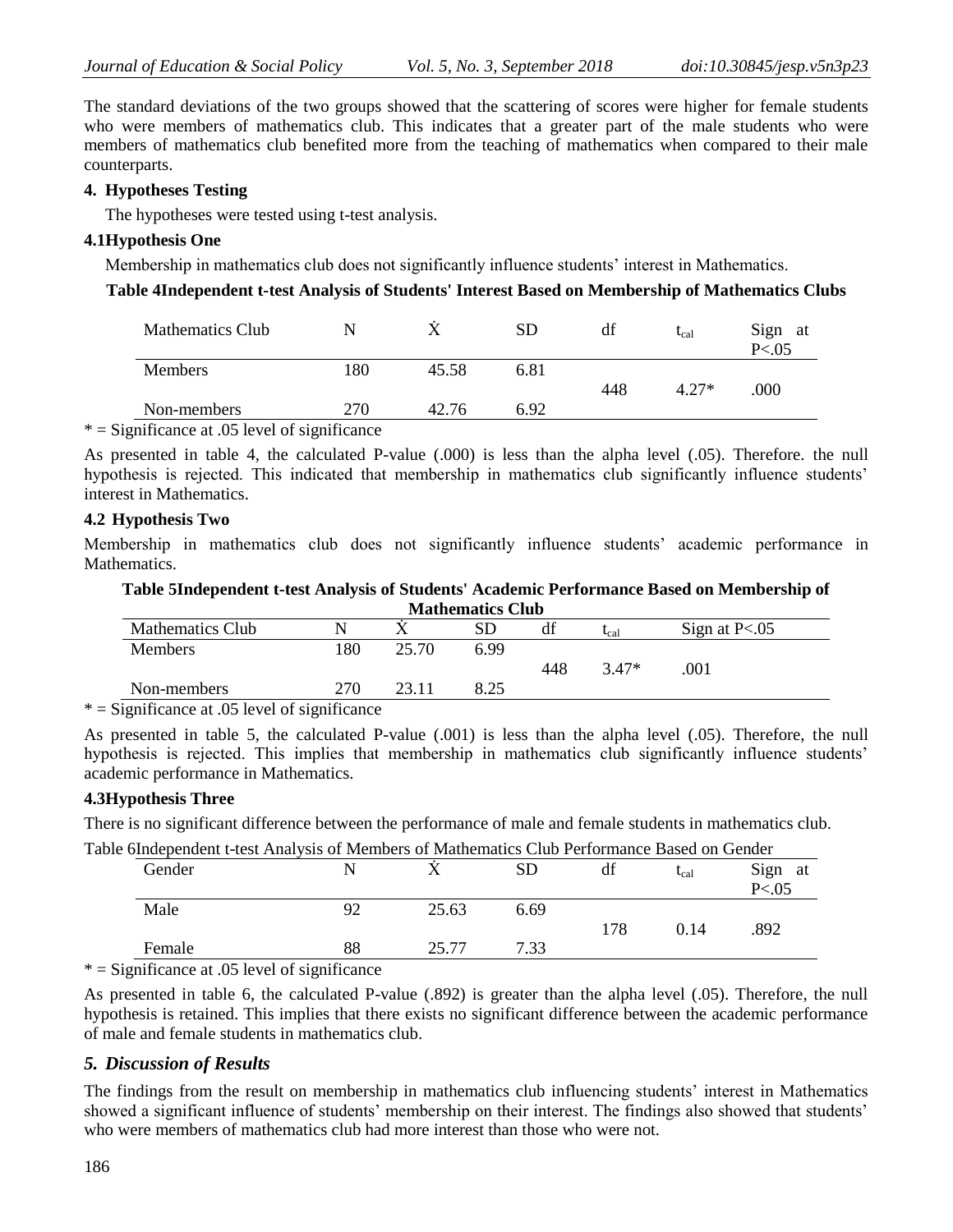The result may be due to the club activities proving opportunities for students to have an idea of the practical utility of mathematics in addition to creating the elements of novelty, usefulness and sheer intellectual curiosity. The interest in mathematics may have also been aroused by the club's numerous special devices and activities. The students may have come across things which are new or exciting, for which they can perceive practical values and which involves puzzle elements or elements of mystery. The result of the findings is in agreement with that of Nwankwo and Okoye (2015), who found that senior secondary students in Anambra State testified that science clubs exist and is functional in most secondary schools in the state and has positive influence on students' interest and achievement in science subjects as well as science and technology related careers. The result of the findings is also in line with that of Duyilemi and Oluwatelure (2012), who observed that JETS club is very useful in influencing the interest on students in Basic Science and Technology.

Findings from the result on membership of mathematics club influencing students' performance in mathematics indicated that students who were members of mathematics club performed significantly better than those who were not. The findings from the results may have been due to the participation in mathematics club activities and their exposure to mathematically related works that resulted to mathematical theorems, axioms, principles and others. These activities may have made students take-home activities, games and worksheets which extended the time learners engaged with mathematics thereby promote mathematical learning outside of the club and classroom. The engagement of students into these activities may have sharpened their reasoning towards the solving of mathematical problems.

The better performance of students in mathematics club could be attributed to the lots of experience gained from the collaborative problem solving activities in the club and in some cases first coming across ways of recovering early numeracy concepts, testing theories, frameworks and assessments before sharing them with a whole class of learners. The findings of the study is in line with that of Okpobiri and Charles-Ogan (2014), who found that the experimental group (students involved in mathematics classroom activities then mathematics club activities) improved in their mathematics achievement more than their counterparts in the control group (students involved in only mathematics classroom activities). The findings of the study is also in agreement with that of Awortwi (2007) and Anderson (2008) that mathematics club and other science related clubs when available in schools and students enroll and participate actively in them provide fertile ground for stimulating and nurturing students' academic performance in mathematics.

Findings from the result on the difference between the academic performance of male and female students in mathematics club indicated a non-significant difference between their performances. The findings from the results may have been due to the equal participation of male and female students in the activities of the club. The findings of the study is in agreement with that of Arhin and Offoe (2015), who found that PA-driven instruction improved students' problem-solving abilities and showed no bias among gender. The findings of the study is also in line with that Ajai and Imoko (2015), who found that male and female students taught algebra using PBL did not significantly differ in achievement and retention scores, thereby revealing that male and female students are capable of competing and collaborating in mathematics.

#### *6. Conclusion*

It could be concluded from the findings that mathematics club enhanced and sustained students' interest and academic performance in Mathematics. Mathematics club afforded both male and female students equal opportunity for the development of their mathematical ability thereby resulting to a non significant difference their academic performance.

#### *7. Recommendations*

Based on the findings of the study, the following recommendation was made.

- 1. School heads should strive to establish or revive and sustain functional Mathematics club in their schools.
- 2. Junior Secondary School Students should be encouraged to enroll and actively participate in Mathematics club.
- 3. Policy makers in school matters should enforce school management to set up and maintain the functionality of mathematics club in their schools.
- 4. School heads should create a permanent time on the timetable for Mathematics club activities.